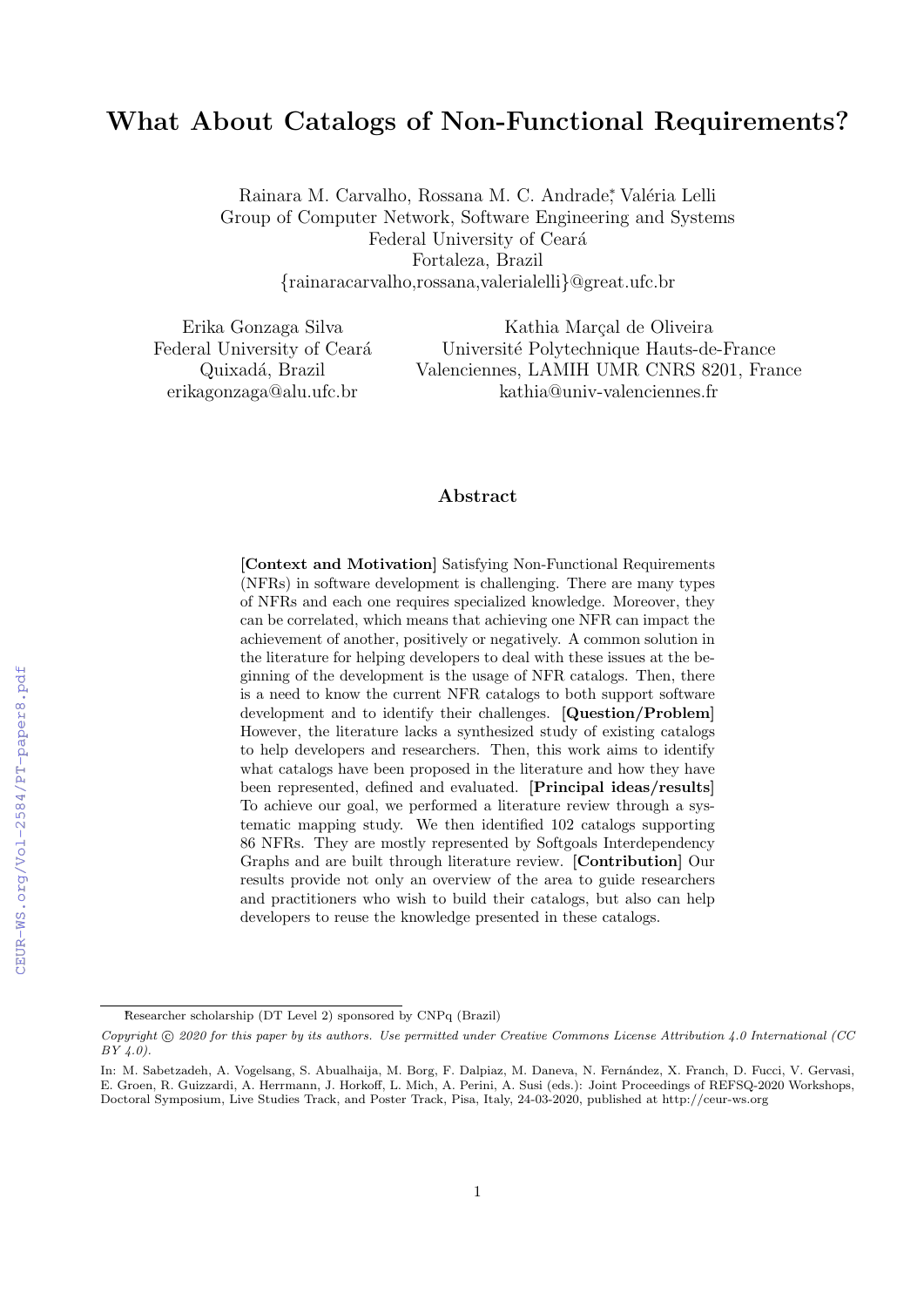# 1 Introduction

Dealing with NFRs that are quality characteristics (e.g. Usability, Security) during development brings several issues to be overcome. One is that there are many types of them, and each requires specialized knowledge on how to support it in software development. This knowledge is not always effortlessly available for developers especially for those who have no experience with NFRs [2]. Also, NFRs can interact with each other [1], which means that achieving one NFR can impact the achievement of another. This impact can be either positive or negative [1]. When negative, this impact is called conflict or negative correlation.

A common solution in the literature for helping developers to fulfill NFRs is the usage of NFR catalogs [2] [5]. A catalog is a body of knowledge that was accumulated from previous experience. They are known for improving specifications since it allows the reuse of requirements. However, several catalogs are scattered in online libraries of scientific studies [2] [3] [4], making their reuse more challenging. The requirements community lacks a synthesized study about catalogs in order to help developers identifying strategies and conflicts and to define trends and future research. Thus, this work aims to give an overview about the existing NFR catalogs.

To do this, we conducted a systematic mapping (SM) study [6] [7] [10], since it is a research method that provides an overview of an area and allows to discover research gaps and possible trends. Based on the SM study, this paper presents a set of NFRs catalogs that a developer can consult while dealing with NFRs at the beginning of the development. Additionally, we provide a synthesis of research opportunities in this area.

## 2 Background and Related Work

According to the NFR Framework  $[2]$ , there can be three types of NFR catalogs:  $(i)$  catalog of subcharacteristics; (ii) catalog of methods (i.e., strategies to support the quality characteristic in a system) and (iii) catalog of correlations.

Subcharacteristics represent a more specific knowledge about a NFR. For example, Security can be decomposed into three subcharacteristics, Confidentiality, Integrity and Availability. Methods represent development solutions intended to satisfy NFRs in a system. A method can be of any type, such as a function or some component in architecture, a design constraint or a design guideline. These methods can even be refined into more specific ones. Correlations represent the interactions in NFRs, which can be defined in several levels: a) correlation between top-level NFRs, e.g., Usability hurts Security; b) correlation between subcharacteristics; c) correlation between method and top-level NFR; and d) correlation between method and subcharacteristic.

The literature has several NFRs catalogs. For example, there is a catalog for Security, Performance and Accuracy in [2], Usability in [4], Transparency in [8], Privacy in [9]. However, we did not find a work that synthesizes the existing catalogs through a systematic study and organizes them to help researchers and developers. Therefore, we believe that a study summarizing and classifying the knowledge about catalogs of NFRs could be useful for researchers and developers to both understand the current state-of-the-art of this area and improve their practices.

# 3 Research Method

To perform our SM study, we followed a process with three main phases proposed by [10] for systematic studies:  $(i)$  Planning;  $(ii)$  Conducting, and  $(iii)$  Reporting, described as follows.

#### 3.1 Planning

The aim of the planning phase is the definition of a protocol. This document is usually composed of the following data: research goal, questions, databases, selection criteria, screening process and extraction strategy, explained as follows<sup>1</sup>.

## 3.1.1 Research Goal and Questions.

The goal of this SM is to provide an overview of the literature regarding NFRs catalogs. To achieve this goal, we investigate the following research questions (RQs):

- RQ1. What NFR catalogs have been proposed in the literature?
- RQ2. How is the information represented in the NFR catalogs?

<sup>1</sup>Detailed information is available in https://github.com/great-ufc/SM-NFRsCatalogs/blob/master/ProtocolandResults.pdf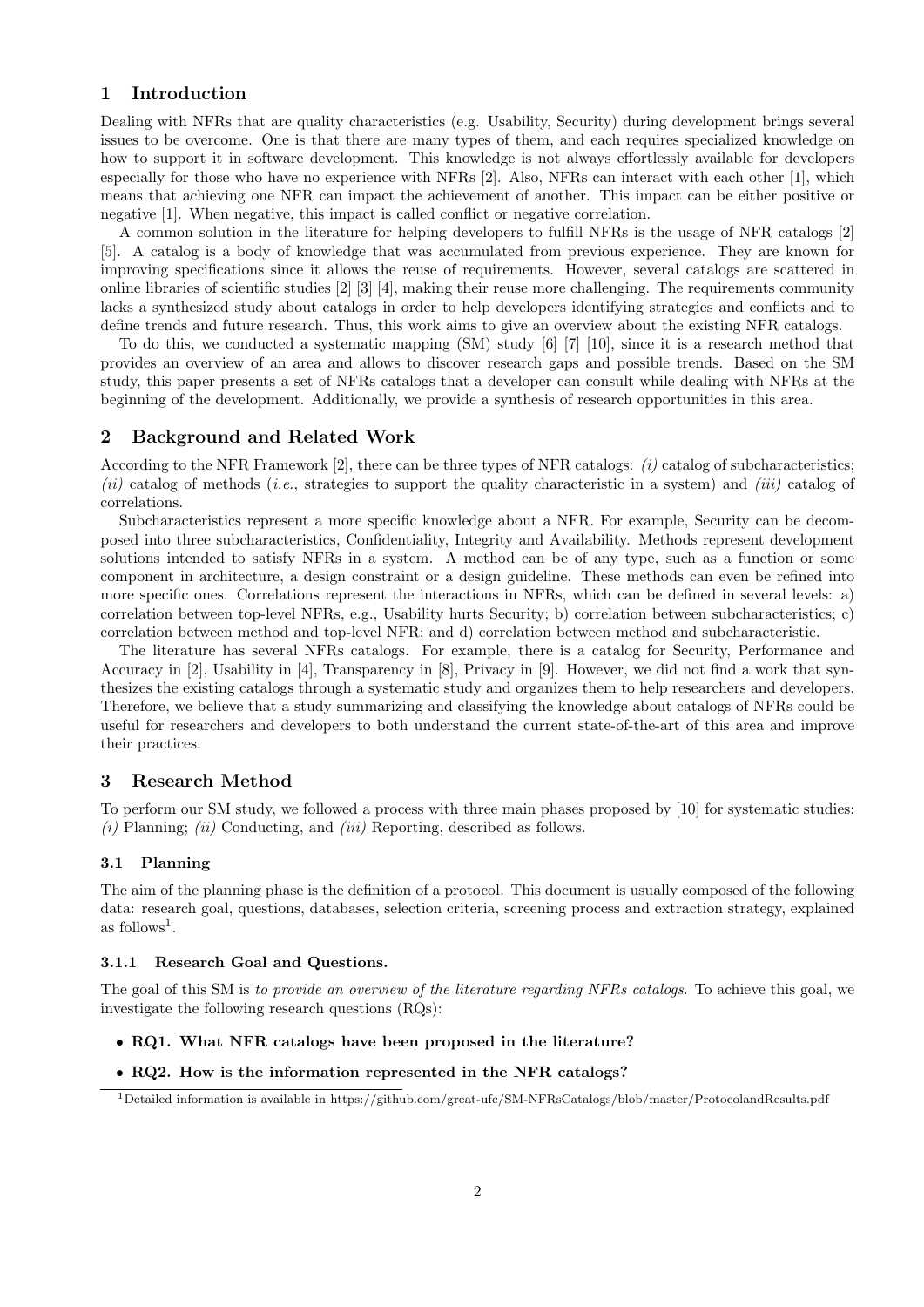Table 1: Search String.

("quality characteristic" OR "non-functional requirement" OR NFR OR "quality attribute" OR "nonfunctional property" OR "extra-functional requirement" OR "non-behavioural requirement" OR "quality requirement" OR "quality factor" AND catalog OR catalogue OR SIG OR "softgoal interdependency graph"

- RQ3. How are the NFR catalogs defined?
- RQ4. How are the NFR catalogs evaluated?

## 3.1.2 Search String and Databases.

The strategy PICO (Population, Intervention, Comparison, and Outcomes) suggested by [6] was considered to identify keywords and thus formulate the search string from research questions. To evaluate its quality, we selected three control papers that we knew before the execution of the database search [3] [12] [13], then we defined the final string only if it brought these papers. Table 1 presents it.

As databases, Web of Science and Scopus were chosen, since they have good coverage and stability. Also, Scopus cover other bases, such as IEEE. We also added one specific database from the requirements area: Workshop on Requirements Engineering (WER). We have chosen it for three reasons: it represents an important event in the area where researchers usually publish NFRs catalogs, publications from there are not all indexed in the databases we previously choose, and it provides a search engine of its own, making the search for catalogs easier.

## 3.1.3 Selection Criteria.

We have defined the following inclusion (IC) and exclusion (EC) criteria to select the most suitable studies: IC1 - the study presents a NFR catalog; EC1 - the study is not written in English; EC2 - the study is not from Computer Science or Engineering related areas; and EC3 - the paper does not present a NFR catalog.

## 3.1.4 Data Extraction.

An extraction form was elaborated to be used for each selected paper in this phase. This form is organized into four parts. The first one is related to data from the accepted papers and the other parts are related to data to answer the each RQ (RQ1, RQ2, RQ3, RQ4).

# 3.1.5 Data Analysis.

The extracted data was analyzed according to the type of data extracted. For RQ1 and RQ2, a quantitative analysis was performed due to the nature of the data collected, which were numerical in a nominal scale. A measure of central tendency (mode) and a measure of dispersion (frequency) were used to present the results. Regarding RQ3 and RQ4, the data extracted from the literature provided a significant amount of textual information. Therefore, we decided to use a qualitative method called Content Analysis (CA) to analyze the data and, consequently, answer more appropriately the questions [11].

# 3.2 Conducting

This phase was performed in five steps, described as follows.

#### 3.2.1 Database Search.

This step is about applying the search string (see Table 1) into the search machines of the libraries (Scopus and Web of Science). To select the most suitable set of papers after applying the search string, a screening step was performed using the following five filters: (1) Applying EC1 and EC 2 in the found studies; (2) Excluding duplicate studies; (3) Applying the exclusion criteria in the abstract and title reading; (4) Applying the exclusion criteria in the introduction and conclusion reading, also apply the exclusion criteria by checking if there is an image of a catalog in the study  $(e.g., \text{graph}, \text{table})$ ; and (5) Applying the exclusion criteria in the entire paper reading.

The filter 1 was performed in the own search machines (Web of Science and Scopus) whereas the other filters (2, 3, 4 and 5) were performed with supporting of Parsif.al tool<sup>2</sup> . Filters 3, 4 and 5 were executed by peers -

<sup>2</sup>Free online collaborative tool for systematic reviews: https://parsif.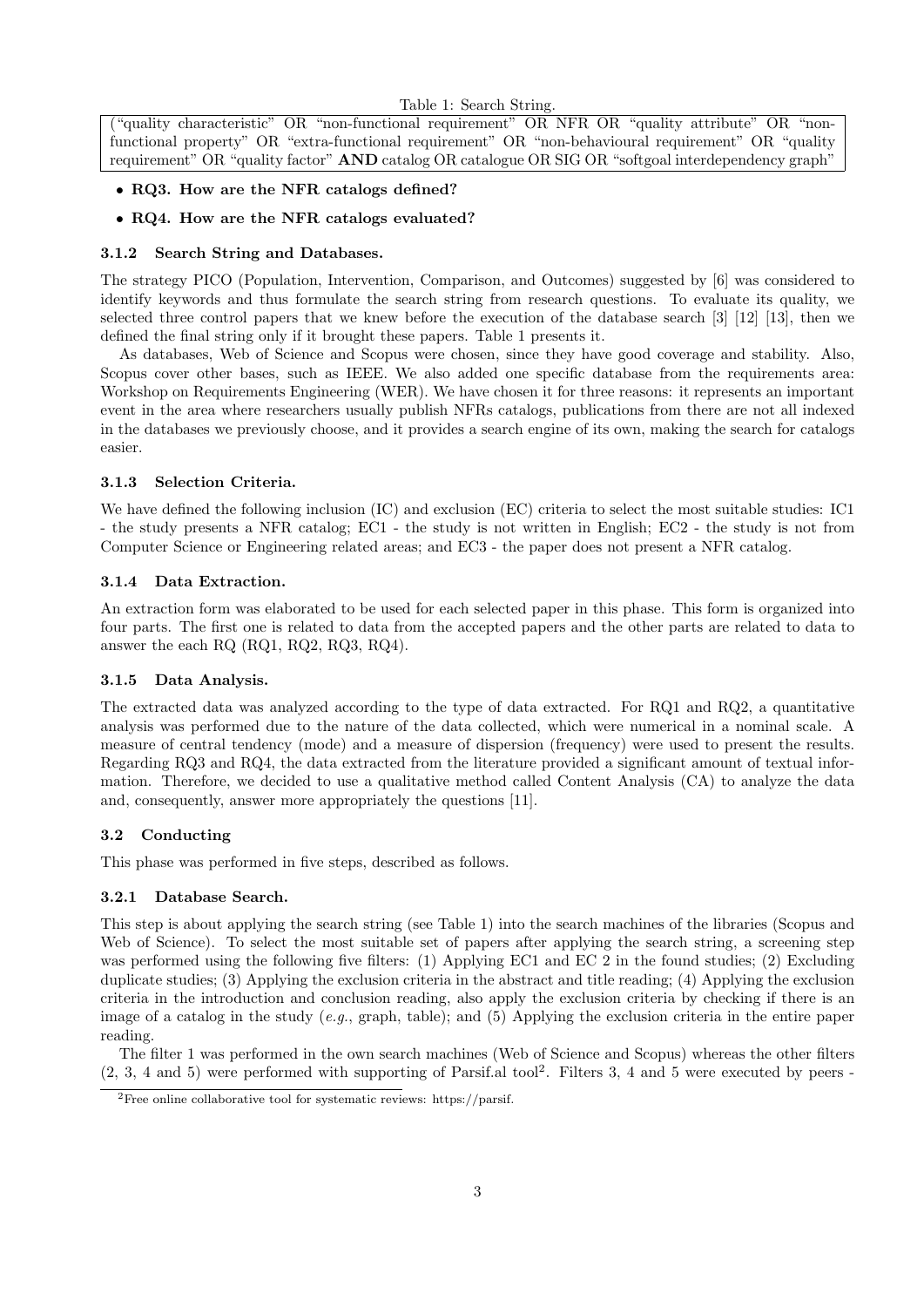one student and one expert in NFRs catalog. First, a student performed the filter alone. Then, an expert who has been working with NFRs catalogs reviewed only excluded papers. For example, if a student had excluded a paper by reading the abstract and title, the expert should review them to check whether he-she agrees with the exclusion. If not, the paper would be included in the study again.

#### 3.2.2 Snowballing.

We have used the backward snowballing procedures to complement the set of papers found by the database search. The backward procedure consists of checking the references list of a set of papers. In our case, the set of papers were the ones selected in the databases searches. We adapted the procedure from [?] and [?], which consisted of four filters. These filters are not totally similar to the filters we used earlier since the selection through backward snowballing is slightly different. First, we started by manually reviewing all references from each accepted paper from databases searches. Then, for each reference we applied the following filters: (1) Applying all exclusion criteria in the reference. In this case, we had to be more specific since we were reading only titles, authors, venue and year. Thus, we accepted papers who presented any keyword from our search string; (2) Applying all exclusion criteria in the abstract reading; (3) Applying the exclusion criteria in the most relevant part of the papers (introduction, conclusion, and images of catalogs); and (4) Applying the exclusion criteria in the entire paper reading.

#### 3.2.3 WER Search.

WER exists since 1998 and has been an advance for the Ibero-American community. This workshop provides a Google search engine<sup>3</sup> that explores papers in all WER editions. Therefore, we applied the same search string from Table 1 on it and the same filters for the databases searches.

#### 3.2.4 Data Extraction

After performed all searches, the data extraction took place. In this way, first, the extraction of data was done in the papers found in the electronic databases. Then the extraction was done in the papers of snowballing and, finally, the extraction was carried out in the papers from the workshop.

Regarding to the papers obtained by the databases, the same student who performed the filters during the filtering phase also performed the data extraction. Each extraction was reviewed by the expert. The extractions of the papers obtained by the snowballing and the workshop were made by the expert and reviewed by the student.

During extraction, the form was updated to include a data not considered during planning: "type of correlation". Through one of the obtained papers, it was possible to note that the correlations can appear between NFRs (e.g., Usability and Performance), which is called INTER-NFRs, or within a same requirement (e.g., Performance subcharacteristics conflict with one another), called INTRA-NFR. Thus, all papers that had already been extracted were reviewed again to extract this specific data.

#### 3.2.5 Data Analysis

This phase was about analyzing the extracted data. RQ1 and RQ2 were indeed analyzed with the measures Mode and Frequency. RQ3 and RQ4 were also analyzed using quantitative measures, but they were also analyzed through a qualitative method, Content Analysis [11]. The main procedure is this method is the data coding, which means extracting and relating codes from raw data through inspection. Codes are conceptual names that represent the understanding of the researcher about a text. A set of codes can be grouped to form a category, which is a higher-level concept. Then, each extracted data from RQ3 and RQ4 were carefully read and coded. The, these codes were grouped to the similar ones into categories<sup>4</sup>.

# 4 Results

This systematic study obtained 53 papers (38 from databases and 15 from snowballing). The key results from the extraction and analysis of these papers can be viewed in Figure 1, which presents an overview for each RQ.

Answering  $RQ1$ , 102 catalogs were obtained. We realized that they cannot be classified as mutually exclusive in three types of catalogs, as previously proposed by  $[2]$ . Then, we extended the classification of  $[2]$  to: T1 –

<sup>3</sup>http://wer.inf.puc-rio.br/index.html

<sup>&</sup>lt;sup>4</sup>The MAXQDA12 tool was used to support CA method - https://www.maxqda.com/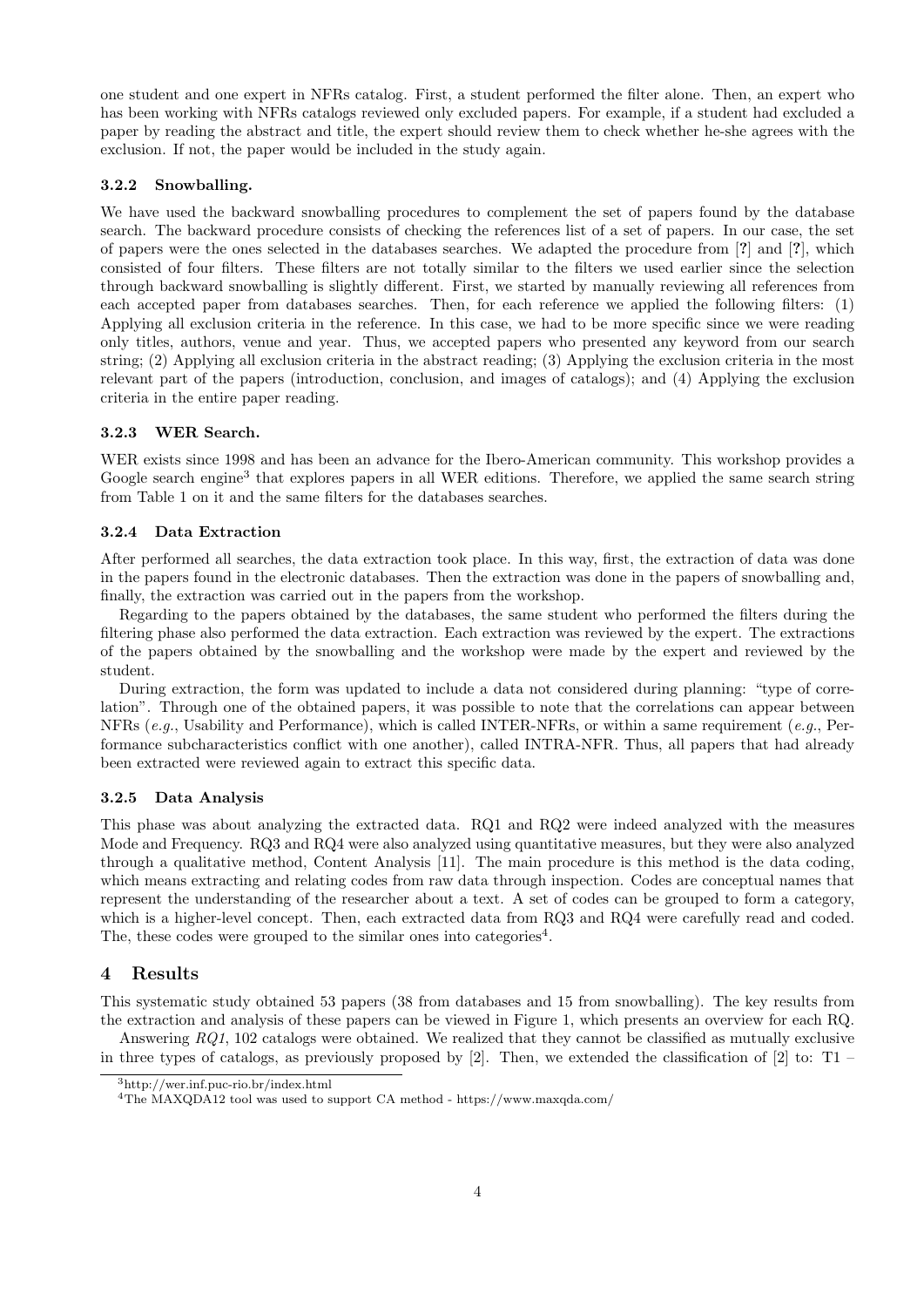

Figure 1: Key Findings of the SM Study.

Subcharacteristics, T2 - Subcharacteristics and strategies, T3 - Subcharacteristics, Strategies and Correlations, T4 – Strategies, T5 - Strategies and Correlations, T6 – Correlations and T7 - Subcharacteristics and correlations.

Initially it was expected that the catalogs could be for a specific area, but with this study, we realized that they can be proposed to particular areas, domains or artifacts. These different views are named as the "focus" of the catalog.

We also analyzed the NFRs supported by these catalogs. In total, 86 different NFRs were extracted. Performance was the most cited (34), followed by Security (29), Usability (23) and Reliability (14). Regarding subcharacteristics and methods, we found out 1269 and 1113, respectively.

Regarding correlations, this SM study found 473 positive and 395 negative correlations in total. They can occur not only between NFRs but also within the same NFR because their subcharacteristics or strategies may conflict with one another. In this way, a classification of correlation types was found out: INTER-NFRs and INTRA-NFR.

This last finding allowed us to establish a research opportunity related to the investigation of conflicting (positive or negative) correlations. For example, when a catalog states two NFRs is conflicting, and another catalog states they are cooperating.

Besides, this SM study found out that there are six levels of correlation. This level varies from the most generic, which are correlations directly between NFRs, to more specific levels, which are correlations between strategies and strategies and characteristics.

The identified catalogs are represented in eight different ways (answering RQ2 ): SIG (including SIG adaptations), matrices, i\* notation, tables, hierarchical structures, list, template, and pattern. With this information, we established a second research opportunity related to the catalog's representation. Future research could investigate these representations in a way that could indicate which would be the most appropriate to deal with each knowledge of a catalog of NFRs: subcharacteristics, strategies and correlations.

Although there are catalogs defined by the authors themselves based on their experience, this study realized that the definition of a catalog can be done in two steps (answering  $RQ3$ ). First, it is necessary to collect the information, and then it is necessary to analyze this information to arrive at a more organized knowledge. Concerning the collection, there are six external sources by which the catalog creator can search for information: literature, existing catalogs, existing systems, experts, stakeholders and architects/developers. Also, there are seven techniques to extract the information from these sources: bibliographic review, systematic review, interview, questionnaire, questions patterns, goal-question-operationalization and measurement. Finally, there are five techniques to analyze data: Collaboration Process with researchers, Consensus Meeting, Clustering Techniques, Content Analysis and a Technique based on Personal Construct Theory.

Therefore, a third opportunity is related to the definition of a complete catalog. Although some papers explain their ways of constructing the proposed catalogs, a generic framework or process that provides a detailed guideline to create NFRs catalog was not found.

The last findings were regarding the evaluation of a catalog (answering  $RQ4$ ). Six evaluation approaches were found out: proof of concept, case study, survey, questionnaire, relative validity and controlled experiment. Seven evaluation purposes: designing a specific system considering a NFR; redesigning an existing system to show improvement with the use of the catalog; building a new model, often reusing knowledge from the existing catalog; remodeling an existing catalog; arguing about the effectiveness of the catalog; and support a system's implementation. Also, many catalogs are not evaluate themselves but used to support another proposal. Five supporting purposes were found out: to support evaluations, to be used in a model, to be used for comparison study, to be used in a tool, to be used in proposed approaches.

Then, a fourth and last opportunity is related to the evaluation of a proposed catalog. Few catalogs presented detailed evaluation procedures. Thus, there is a need to create a guideline to guide NFRs catalog evaluations.